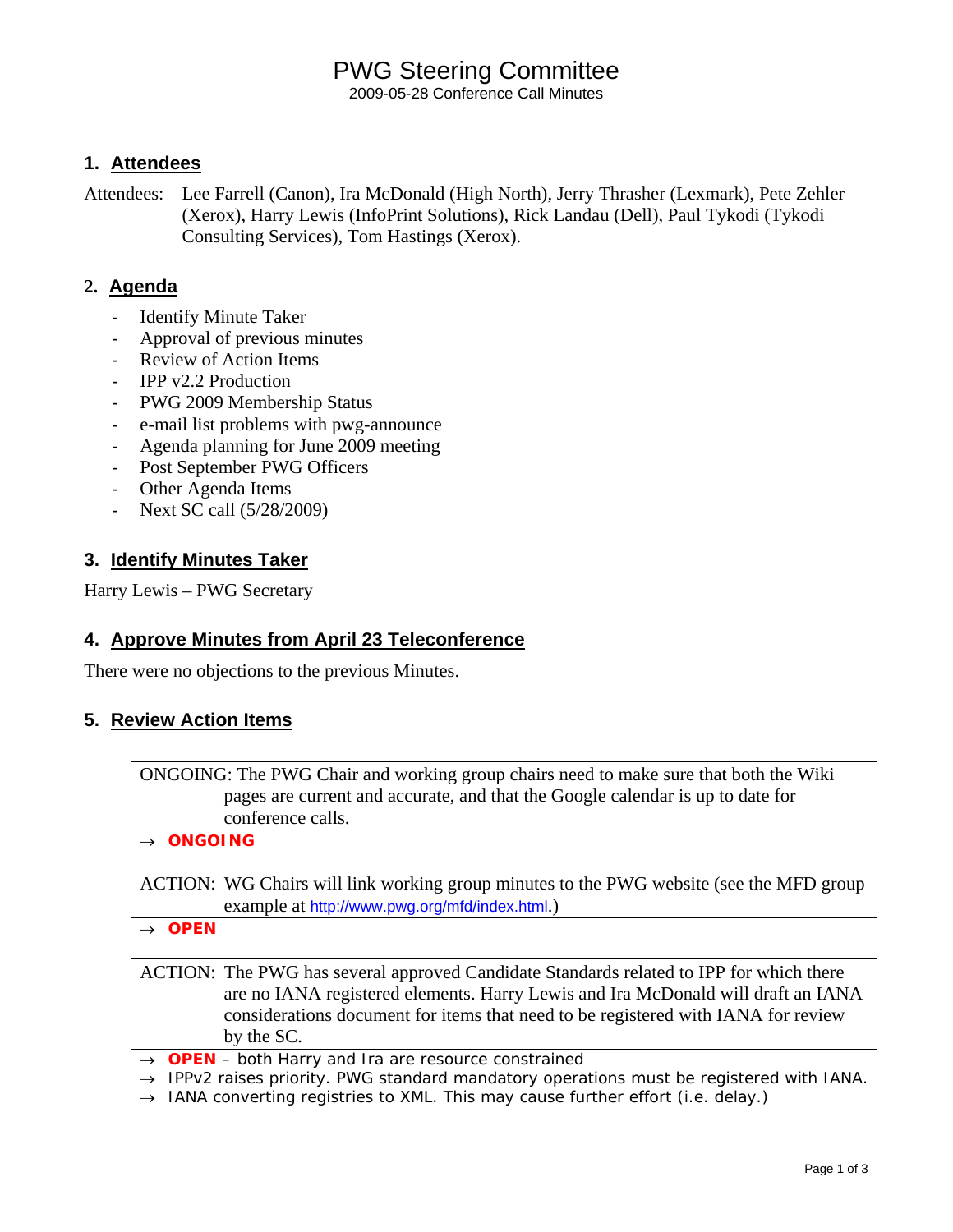### PWG Steering Committee

2009-05-28 Conference Call Minutes

ACTION: Ira will develop examples showing use of Printer MIB Interpreter Language TC and MIME types for use in 1284ID strings.

#### → *OPEN*

ACTION: Rick Landau will make appropriate Website and Wiki changes that will indicate the PDM working group has moved to "inactive" status.

→ *OPEN*

ACTION: Pete Zehler will attempt to contact Tom Hastings regarding the Production Attributes Set 2 document to fix the issues on the front page and determine if it can be published.

→ *COMPLETED*

#### **6. IPP v2.2 Production**

Tom Hastings (Xerox) has agreed to join the IPP w/g and help with editing to bring the IPP v2.2 specification for Production to published status. Ira volunteers to co-edit.

#### **7. PWG 2009 Membership Status**

22 signed Membership agreements. 3 member companies have not signed the new Membership Agreement. Until such time that a Member signs the new agreement they will not be considered eligible to vote.

#### **8. PWG-announce e-mail list problem**

Problems appear to have been completely resolved. Thank you Lexmark!

#### **9. June Agenda**

http://ftp.pwg.org/chair/meeting-info/June\_2009\_Rochester.html SC approves schedule. Consider working Thursday through lunch and quit around 2PM.

### **10. PWG Officers for the next 2 years**

There is still plenty of work to do. IDS, IPP v2.2 Production, MFD Modeling, CIM modeling and more but we are experiencing a shortage of PWG Officers and w/g Chairs. Current Secretary assumes new responsibility as President, Secretary and datastream architect for AFP Consortium. Current President assigned significant new additional responsibilities. Jerry will send some private solicitations to potential new officer candidates. In addition, we recently experienced lots of support for a Power Management task but no-one standing up to Chair the workgroup.